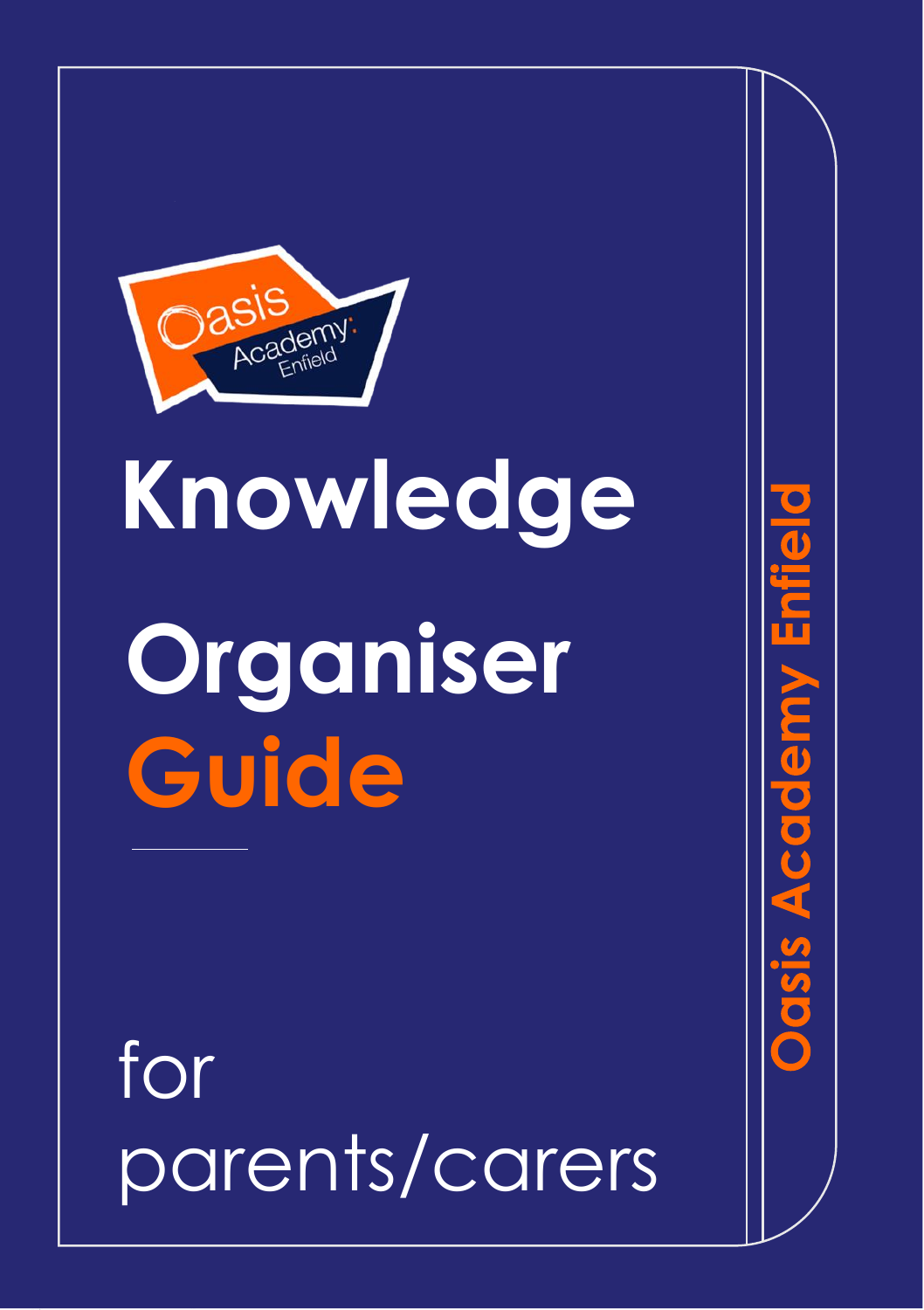# **"Knowledge is power" .**

**Sir Francis Bacon**

#### **Knowledge Organisers**

At Oasis Academy Enfield we have created Knowledge Organisers to provide clarity around the most vital knowledge which students need to retain in their long-term memory and to increase communication between academy life and home life. The content in these directly links to what is being learnt in lessons and support the 'skills and understanding' outlined in our schemes of learning. Whilst knowledge organisers will be used as part of teaching, it is important that students create good habits of independent study by reviewing, practising and retrieving the information to ensure the content sticks with them.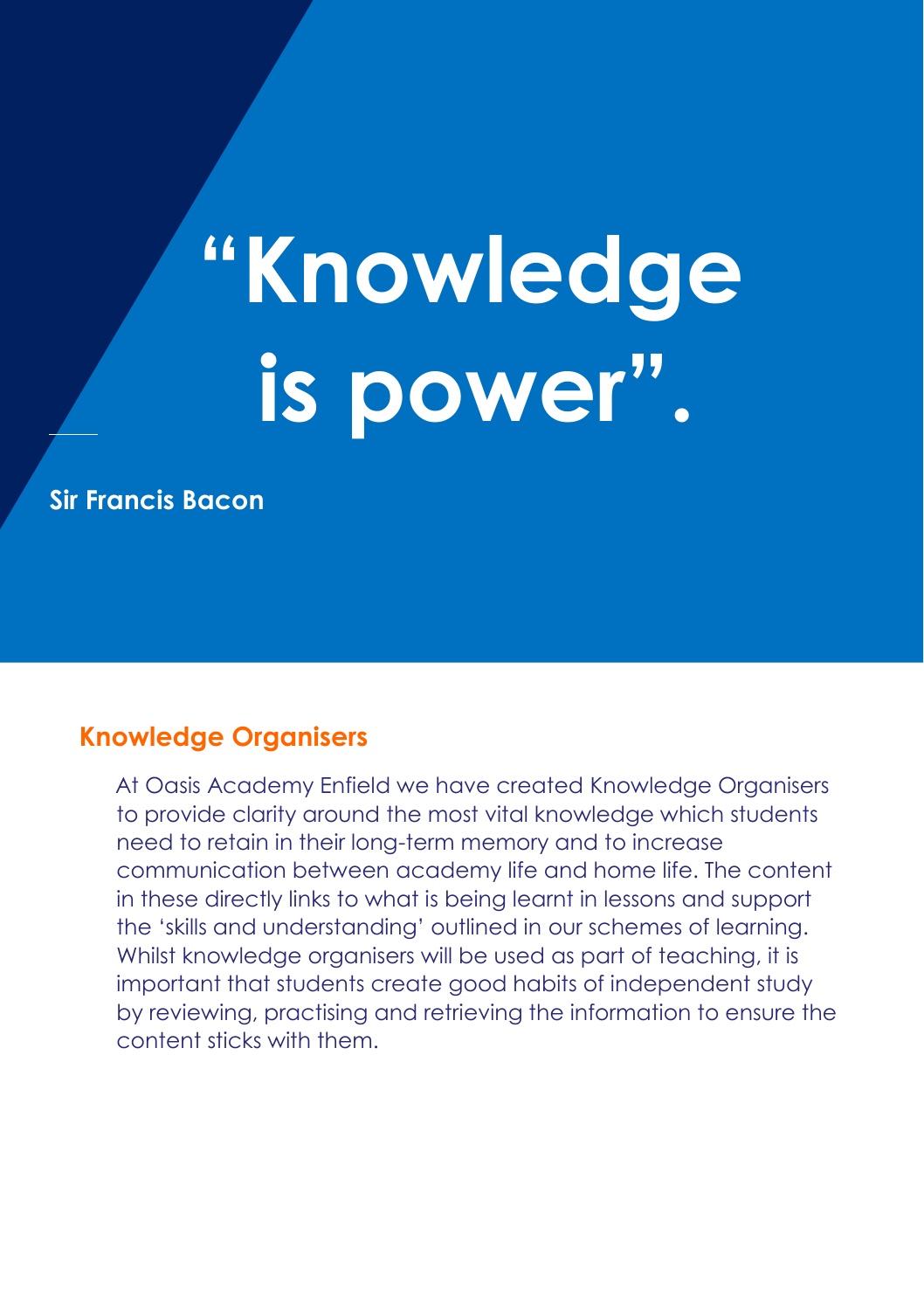## **Purpose**

Knowledge Organisers are based on the information students will need across their time at Oasis Academy Enfield. In order to be successful in their GCSEs, students should use their organisers to keep building on their knowledge. Every student has been issued with a Knowledge Organiser booklet and an exercise book. The content of their exercise books will look different as they record the information for recall in their own preferred way. It will not be 'marked' by teachers but recognised in tutor time. As the year progresses, students will be taught and exposed to different ways of using and memorising the content. Teachers will use them in their teaching and some assessments will be based on them.

The aim is to improve student confidence in accessing the information needed to support learning and to free up thinking space to focus on the application of knowledge and problem solving. Working memory capacity is limited, so by storing more in their long-term memories, students can free up working memory capacity. With careful design and use of knowledge organisers, they can quickly access and retrieve the information they require from their long-term memory.

Research shows that the 'expert' brain draws on a range of knowledge stored in 'long term memory' to solve new problems by making links to old experiences. For students to succeed in a particular area, they must have a foundation of factual knowledge. Knowledge organisers are a way to enable this in a much more systematic way than traditional revision guides and textbooks.